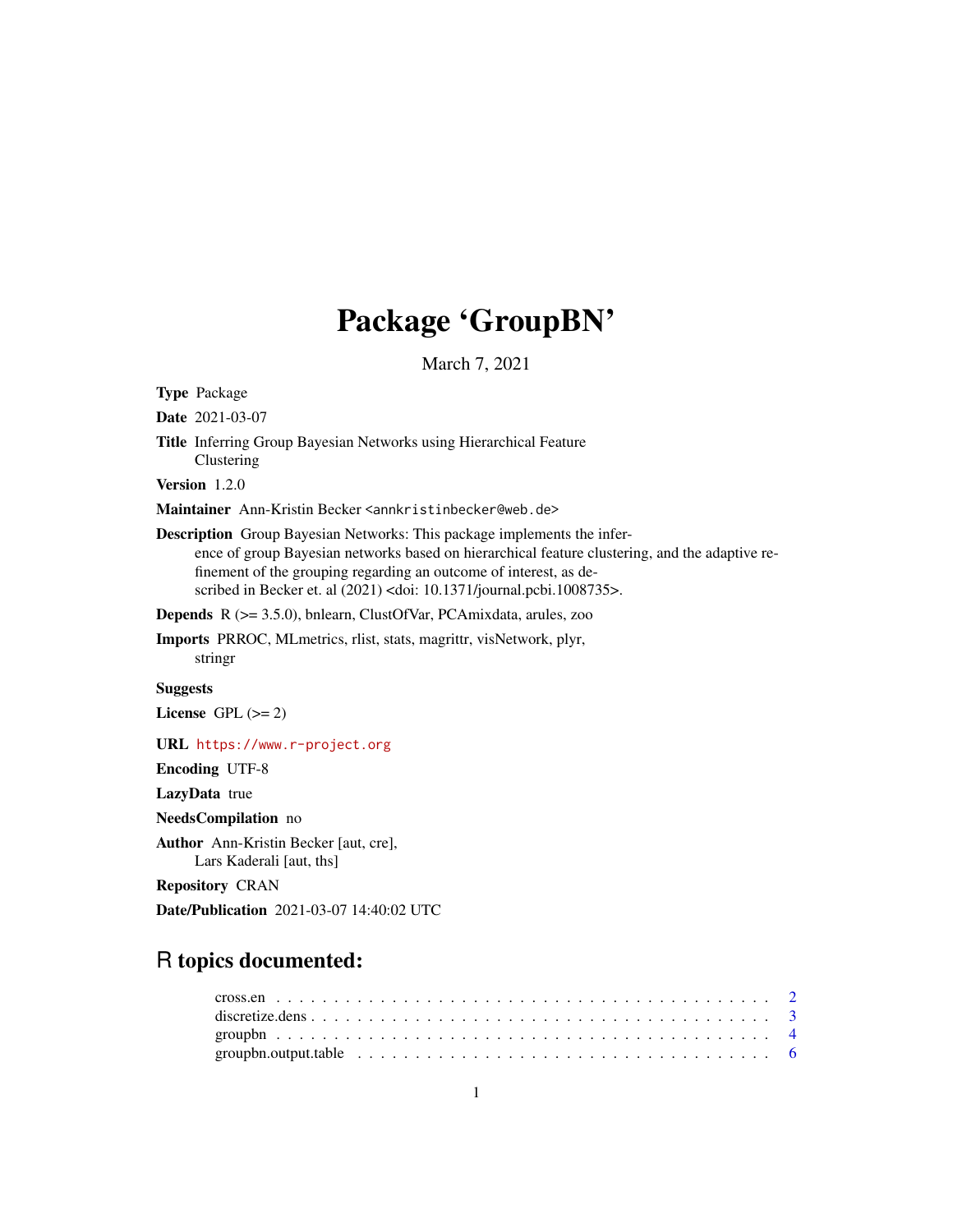#### <span id="page-1-0"></span>2 cross.en

cross.en *cross.en*

# Description

Calculates the weighted cross entropy / log-loss for a vector of observations and predicted probabilities (weighted by class proportions)

# Usage

cross.en(pred, obs, sdpred=NULL, weighted=T)

# Arguments

| pred     | a numeric vector, the predicted probabilities of the reference class                                                |
|----------|---------------------------------------------------------------------------------------------------------------------|
| obs      | the vector of observations, a categorical variable with 2-4 levels                                                  |
| sdpred   | either NULL or a vector containing the standard deviations of every estimate                                        |
| weighted | a boolean, if FALSE, the unweighted logloss is calculated. By default, the<br>weighted cross entropy is calculated. |

# Details

if sdpred contains the standard deviations for each estimated probability, then a lower bound of the log loss is returned.

# Value

a numeric value: cross entropy / log loss for comparison of classifiers. The smaller, the better.

# Author(s)

Ann-Kristin Becker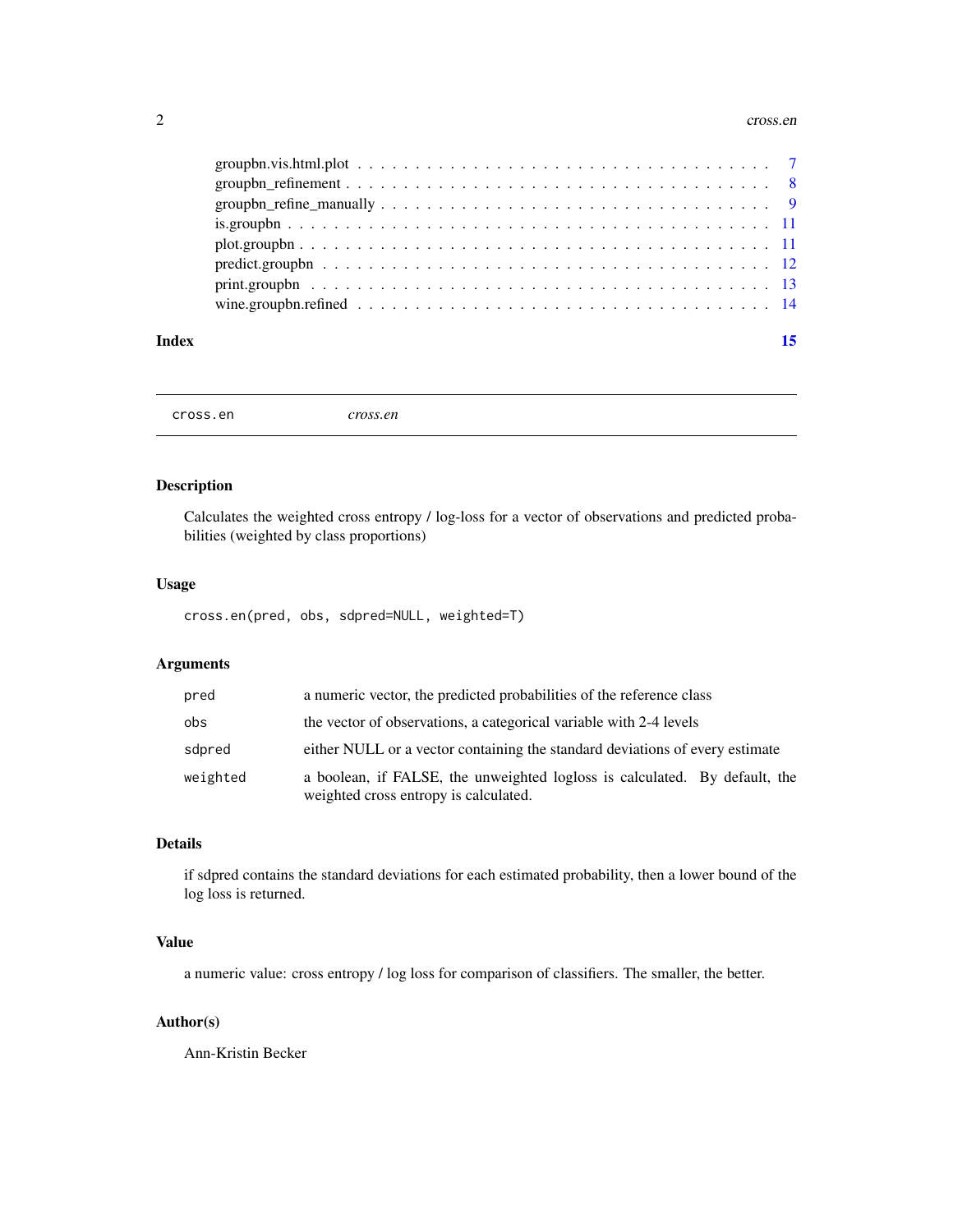# <span id="page-2-0"></span>discretize.dens 3

# Examples

```
#observations
obs<-as.factor(c("A","A","B"))
#correct prediction
pred1<-c(1,1,0)
#wrong prediction
pred2<-c(0,0,1)
cross.en(pred=pred1, obs=obs) #small
cross.en(pred=pred2, obs=obs) #large
#prediction of only majority class
pred3<-c(1,1,1)
#prediction of only minority class
pred4<-c(0,0,0)
cross.en(pred=pred3, obs=obs, weighted=TRUE)
cross.en(pred=pred4, obs=obs, weighted=TRUE)
#both equal (as weighted)
cross.en(pred=pred3, obs=obs, weighted=FALSE)
cross.en(pred=pred4, obs=obs, weighted=FALSE)
#unweighted, majority class is favored
```
discretize.dens *discretize.dens*

#### Description

density approximative discretization. Significant peaks in the density are determined and used as starting points for k-means based discretization. If only one peak is present, distribution quartiles are used for binning.

#### Usage

```
discretize.dens(data, graph=F, title="Density-approxmative Discretization",
rename.level=F, return.all=T, cluster=F, seed=NULL)
```
#### Arguments

| data         | a vector containing the data that may be discretized                              |
|--------------|-----------------------------------------------------------------------------------|
| graph        | a boolean value, if TRUE, the density and the determined binning are plotted      |
| title        | a title for the plot                                                              |
| rename.level | a boolean value, if TRUE, factor levels are replaced by integers 1:n              |
| return.all   | a boolean value, if FALSE, only the discretized data are returned.                |
| cluster      | a boolean value, if data is a cluster variable and may already be discrete or not |
| seed         | a random seed number                                                              |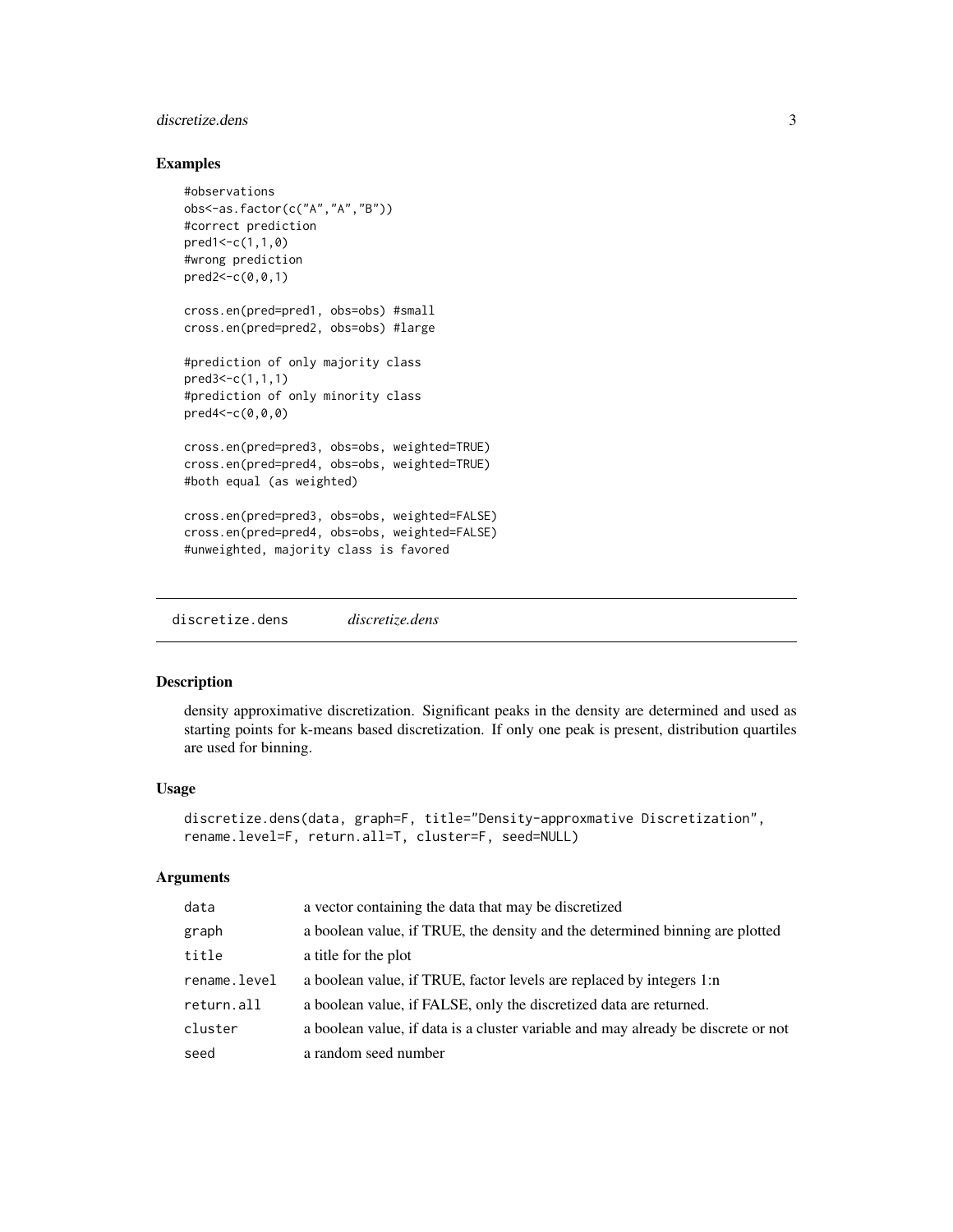#### <span id="page-3-0"></span>4 groupbn and the state of the state of the state of the state of the state of the state of the state of the state of the state of the state of the state of the state of the state of the state of the state of the state of

# Value

| discretized | the discretized data                            |
|-------------|-------------------------------------------------|
| levels      | the factor levels                               |
| optima      | the x and y coordinates of the determined peaks |

# Author(s)

Ann-Kristin Becker

# Examples

```
testdata = c(rnorm(100, -3, 1), rnorm(100, 3, 1))
d<-discretize.dens(testdata, graph=TRUE)
summary(d$discretized)
```

```
groupbn groupbn
```
# Description

creates groupbn object (determines an initial clustering based on a hierarchy with target variable and 'separated' variables separated, learns a Bayesian network from grouped data and saves discretization and pca parameters)

# Usage

```
groupbn(hierarchy, k, target, separate=NULL, separate.as.roots=FALSE,
X.quanti=NULL, X.quali=NULL, struct.alg="hc", boot=TRUE,
discretize=TRUE, arc.thresh=NULL,
debug=FALSE, R=100, seed=NULL)
```
# Arguments

| hierarchy         | a cluster object from ClustOfVar.                                                                                                                                  |
|-------------------|--------------------------------------------------------------------------------------------------------------------------------------------------------------------|
| k                 | a positive integer number, the number of initial clusters.                                                                                                         |
| target            | a string, the name of the target variable.                                                                                                                         |
| separate          | a vector of strings, names of variables that should be separated from the groups,<br>such as age, sex,                                                             |
| separate.as.roots |                                                                                                                                                                    |
|                   | a boolean; if TRUE separated variables are used as roots in the network. Can be<br>ignored if separate is empty.                                                   |
| X.quanti          | a numeric matrix of data, or an object that can be coerced to such a matrix (such<br>as a numeric vector or a data frame with all numeric columns).                |
| X.quali           | a categorical matrix of data, or an object that can be coerced to such a matrix<br>(such as a character vector, a factor or a data frame with all factor columns). |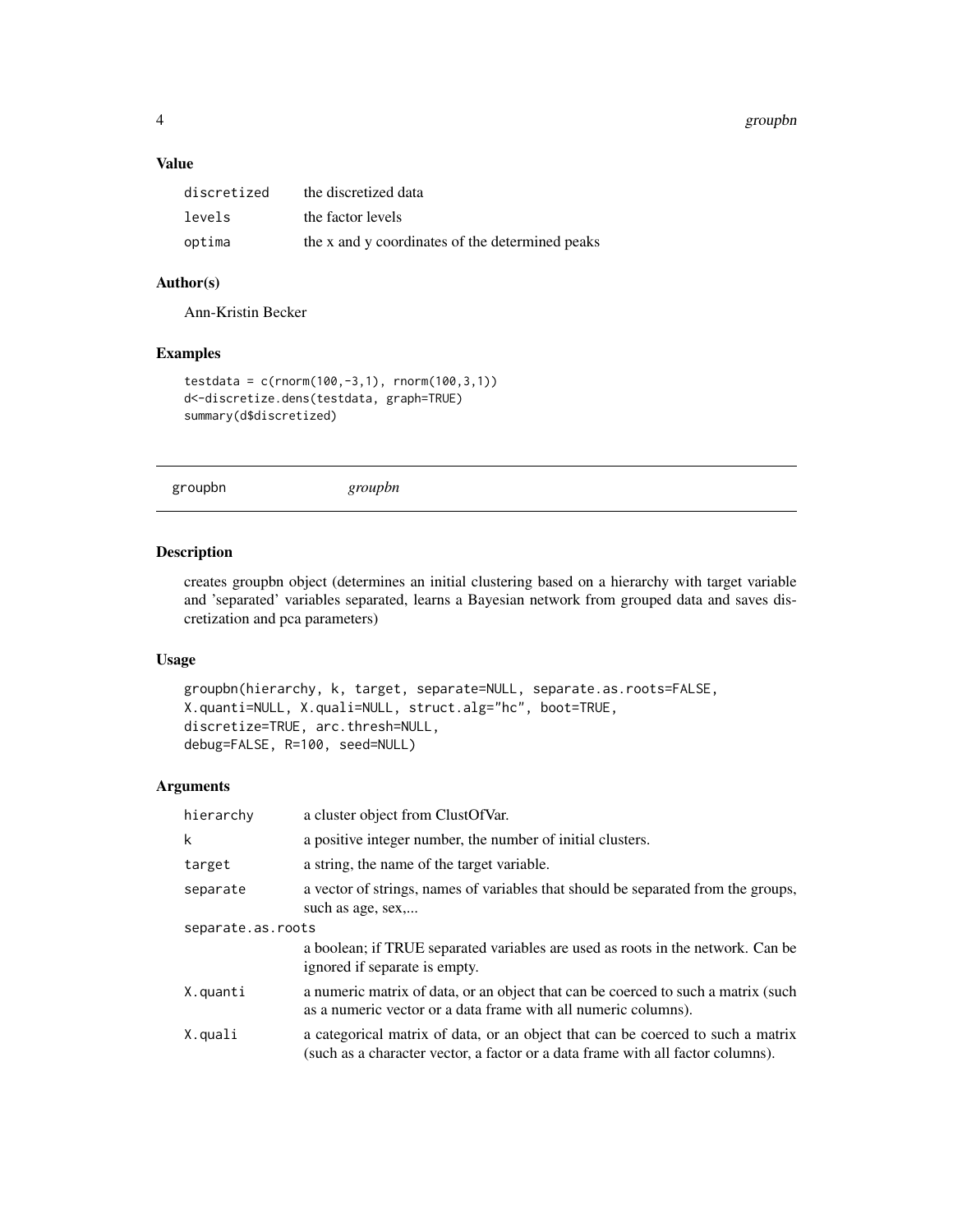#### <span id="page-4-0"></span>groupbn 5000 to 1000 to 1000 to 1000 to 1000 to 1000 to 1000 to 1000 to 1000 to 1000 to 1000 to 1000 to 1000 to 1000 to 1000 to 1000 to 1000 to 1000 to 1000 to 1000 to 1000 to 1000 to 1000 to 1000 to 1000 to 1000 to 1000 t

| struct.alg | structure learning algorithm according to bnlearn                               |
|------------|---------------------------------------------------------------------------------|
| arc.thresh | threshold for bootstrap arcs                                                    |
| discretize | a boolean, if a network variables should be discretized before network learning |
| boot       | boolean, if TRUE, a bootstrap based network averaging approach is used          |
| debug      | a boolean, if TRUE, debugging messages are printed                              |
| R          | number of bootstrap replicates for model averaging, default is 100              |
| seed       | a random seed number                                                            |

# Value

an object of class groupbn

| bn         | a Bayesian Network structure of bn class from bnlearn.                            |
|------------|-----------------------------------------------------------------------------------|
| fit        | a Bayesian Network with fitted parameters of bn.fit class from bnlearn.           |
| X.quanti   | a data frame containing only the quantitative variables.                          |
| X.quali    | a data. frame containing only the qualitative variables.                          |
| grouping   | a vector of positive integers, giving the cluster assignment.                     |
| k          | the number of clusters.                                                           |
| group.data | a data frame containing the cluster representants.                                |
| target     | a string, the name of the target variable.                                        |
| separate   | a vector of strings, names of variables that should be separated from the groups. |
| pca.param  | the PCA mix used to determine the cluster representants.                          |
| disc.param | the cutpoints used to discretize the cluster representants.                       |
| score      | Different prediction scores for the target variable using the fitted network.     |

# Author(s)

Ann-Kristin Becker

# References

Becker A-K, Dörr M, Felix SB, Frost F, Grabe HJ, Lerch MM, et al. (2021) From heterogeneous healthcare data to disease-specific biomarker networks: A hierarchical Bayesian network approach. PLoS Comput Biol 17(2): e1008735. https://doi.org/10.1371/journal.pcbi.1008735

# See Also

[groupbn\\_refinement](#page-7-1)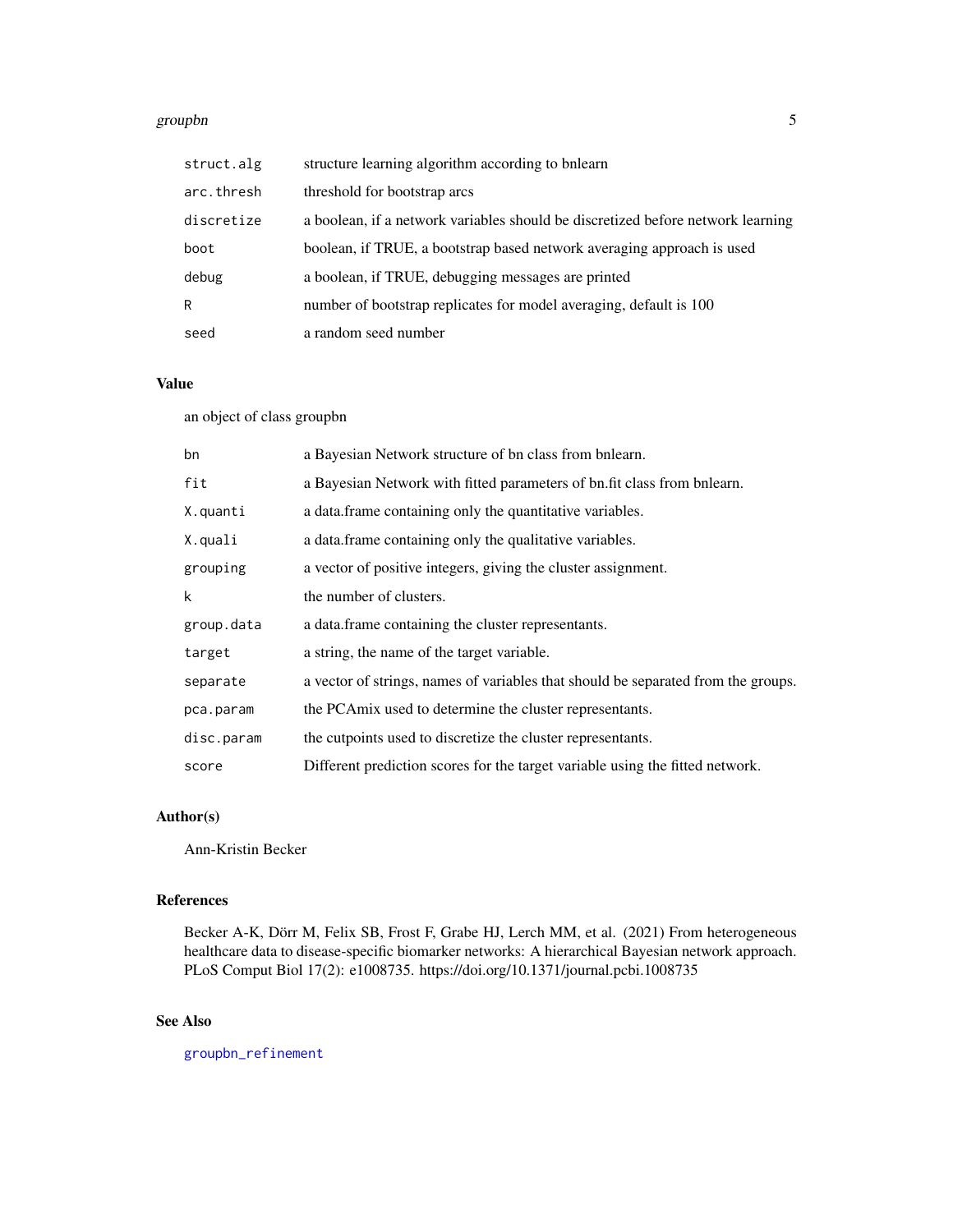# Examples

```
#load example data
data(wine)
wine.test<-wine[wine$Soil%in%c("Reference", "Env1"),1:29]
wine.test$Soil<-factor(wine.test$Soil)
levels(wine.test$Soil)<-c("0", "1")
#cluster data
hierarchy<-hclustvar(X.quanti=wine.test[,3:29], X.quali=wine.test[,1:2])
#Learn group network among 5 clusters with "Soil" as target variable
wine.groupbn<-groupbn(hierarchy, k=5, target="Soil", separate=NULL,
X.quanti=wine.test[,3:29], X.quali=wine.test[,1:2], seed=321)
#Plot network
plot(wine.groupbn)
```
<span id="page-5-1"></span>groupbn.output.table *groupbn.output.table*

### Description

Create an output table with clusters and included variables with similarity scores

#### Usage

```
groupbn.output.table(res, with.scores=TRUE)
```
#### Arguments

| res         | gn object                                                                                          |
|-------------|----------------------------------------------------------------------------------------------------|
| with.scores | if TRUE, similarity scores of every cluster member to the cluster center are<br>added to the table |

### Value

a table with one column per group, similarity scores to cluster centers are calculated for each variable

#### Author(s)

Ann-Kristin Becker

#### See Also

[groupbn](#page-3-1) [groupbn\\_refinement](#page-7-1)

<span id="page-5-0"></span>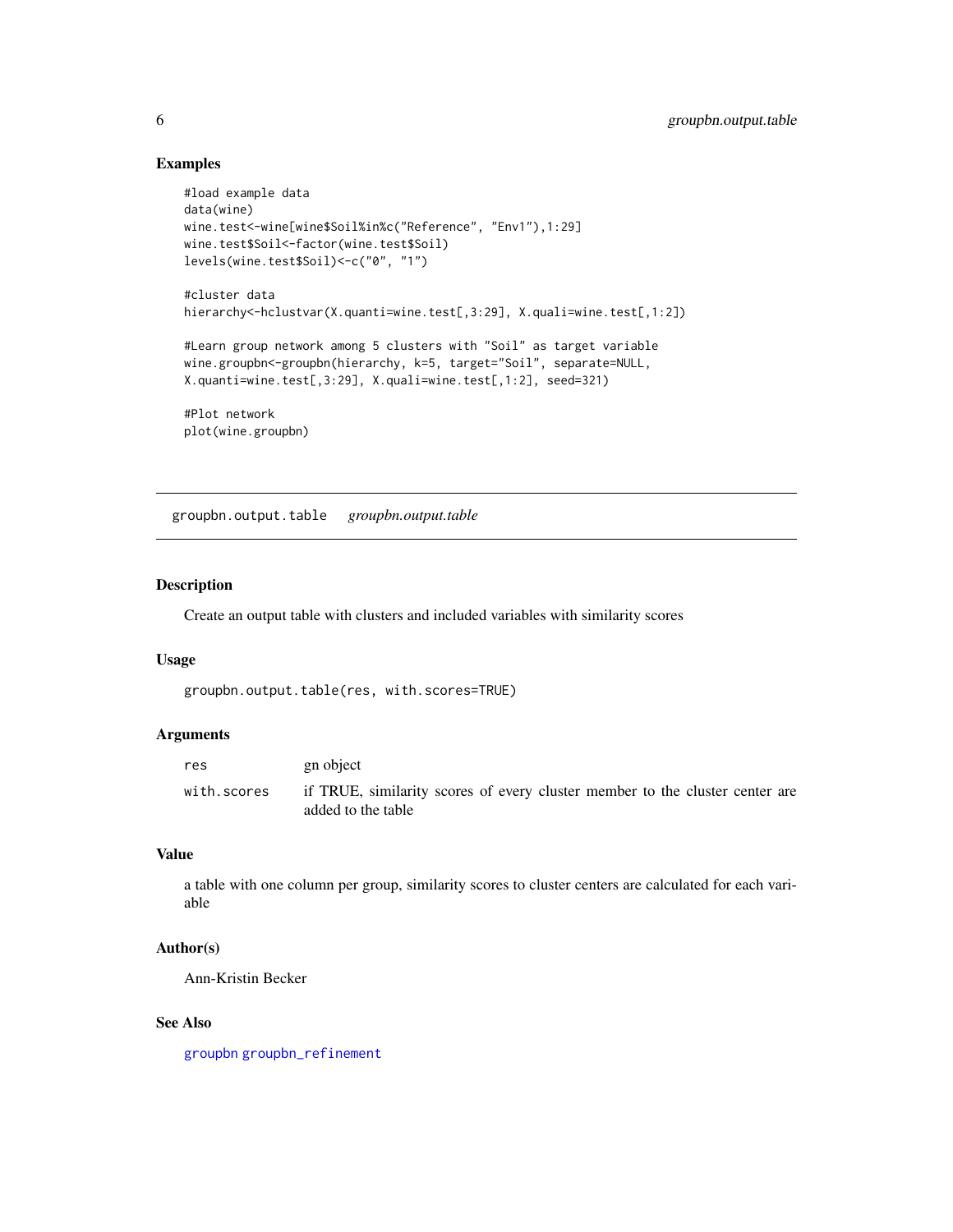# <span id="page-6-0"></span>groupbn.vis.html.plot 7

# Examples

```
data("wine.groupbn.refined")
df<-groupbn.output.table(wine.groupbn.refined)
```
groupbn.vis.html.plot *groupbn.vis.html.plot*

# Description

Create an interactive html network object with visNet (displaying similarity scores and number of variables in a score)

# Usage

```
groupbn.vis.html.plot(res, df=NULL, save.file=TRUE, save.name=NULL,
hierarchical=FALSE, nodecolor.all="#E0F3F8",
nodecolor.special="cornflowerblue", main=NULL)
```
# Arguments

| res                                | a groupbn object                                                                                       |
|------------------------------------|--------------------------------------------------------------------------------------------------------|
| df                                 | output from output table if already calculated, otherwise the same table is cal-<br>culated internally |
| save.file                          | boolean; if TRUE a html file is produced                                                               |
| save.name                          | name for saving html object, date is additionally used                                                 |
| hierarchical                       | boolean; if TRUE the network is plotted with a hierarchical layout                                     |
| nodecolor.all<br>nodecolor.special | a color for "normal" nodes                                                                             |
|                                    | a color for the target variable and all separated nodes, if any.                                       |
| main                               | optionally a title for the plot                                                                        |

#### Details

Plots an interactive network plot using visNetwork package

#### Value

an html widget of class visNetwork

# Author(s)

Ann-Kristin Becker

# See Also

[groupbn](#page-3-1) [groupbn\\_refinement](#page-7-1)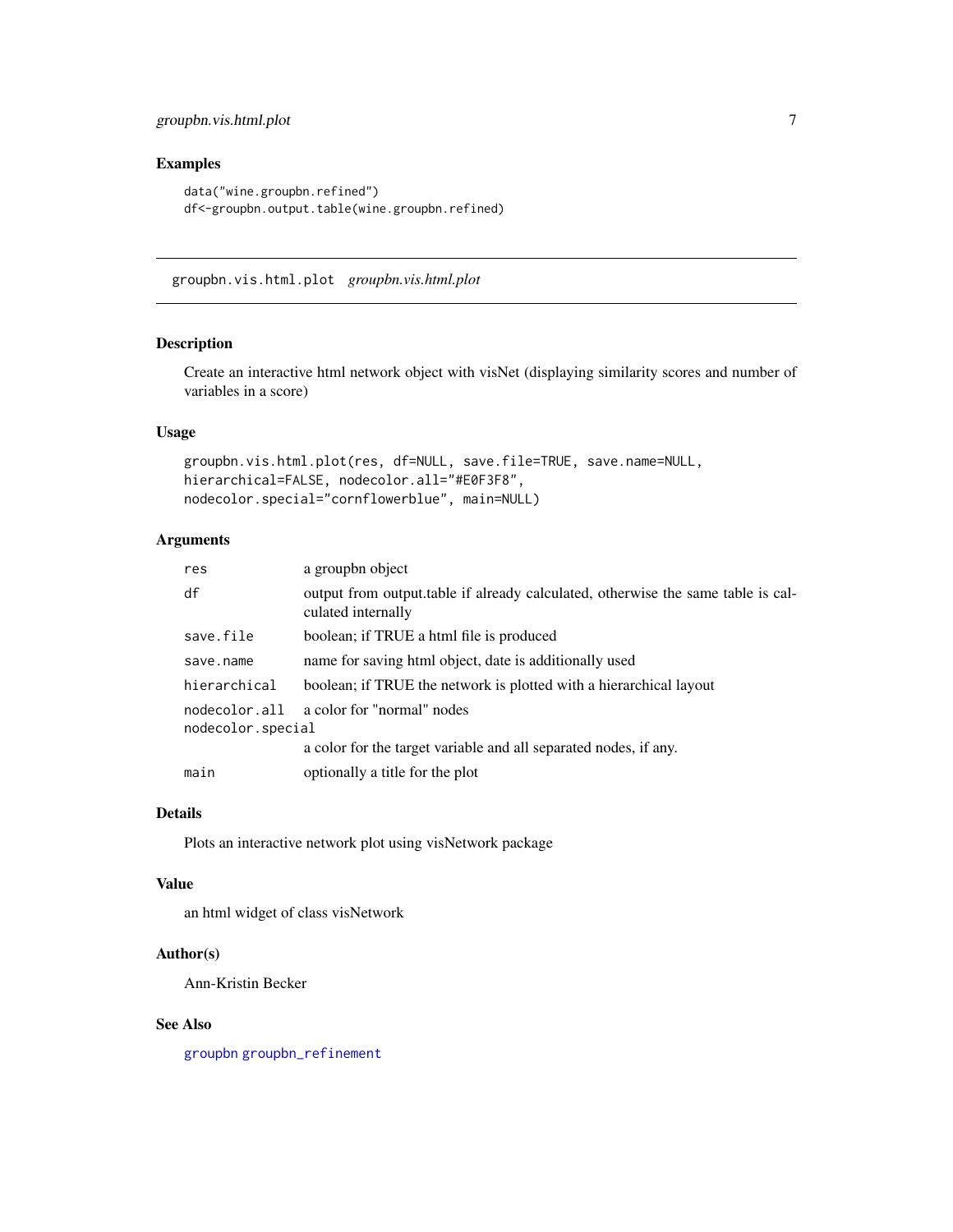# Examples

```
data("wine.groupbn.refined")
groupbn.vis.html.plot(wine.groupbn.refined, hierarchical=TRUE, save.file=FALSE)
```
<span id="page-7-1"></span>groupbn\_refinement *groupbn\_refinement*

# Description

Adaptive Refinement of a group Bayesian Network using hierarchical Clustering

#### Usage

```
groupbn_refinement(res, hierarchy, refinement.part="mb", restart=0, perturb=1,
max.step=10, max.min=Inf, R=100,
return.all=FALSE, arc.thresh=NULL, debug=FALSE, seed=NULL)
```
# Arguments

| res             | an object of class groupbn                                                                                                                                                                                                                                                                                           |
|-----------------|----------------------------------------------------------------------------------------------------------------------------------------------------------------------------------------------------------------------------------------------------------------------------------------------------------------------|
| hierarchy       | a cluster object from ClustOfVar                                                                                                                                                                                                                                                                                     |
| refinement.part |                                                                                                                                                                                                                                                                                                                      |
|                 | "mb", "mb2", "arc.confid" or "all", selects if the refinement steps should be done<br>only within the markov blanket of the target variable (mb), within the second-<br>order markov blanket (mb2), in all clusters with an arcconfidence to target $>0$<br>(arc.confid) or within all clusters (all). Default: "mb" |
| restart         | a positive integer number, the number of restarts                                                                                                                                                                                                                                                                    |
| perturb         | a positive integer number, the number of perturbations (splits) in each restart                                                                                                                                                                                                                                      |
| max.step        | a positive integer number, the maximal number of refinement steps, default is 10                                                                                                                                                                                                                                     |
| max.min         | a positive integer number, the maximal run time in minutes, default is unlimited                                                                                                                                                                                                                                     |
| R               | number of bootstrap replicates for model averaging, default is 100                                                                                                                                                                                                                                                   |
| return.all      | a boolean, if TRUE, the output is a whole list of group models, if FALSE, the<br>output is only the best-scoring model.                                                                                                                                                                                              |
| arc.thresh      | threshold for bootstrap arcs                                                                                                                                                                                                                                                                                         |
| debug           | a boolean, if TRUE, debugging messages are printed                                                                                                                                                                                                                                                                   |
| seed            | a random seed number                                                                                                                                                                                                                                                                                                 |

### Details

Based on a variable grouping, data are aggregated and a Bayesian network is learned. The target variable is kept separated during this procedure, so that the resulting network model can be used for risk prediction and classification. Starting from a coarse group network, groups are iteratively refined to smaller groups. The heuristic refinement happens downwards along the dendrogram, and stops, if it no longer improves the predictive performance of the model. The refinement part is implemented using a hill-climbing procedure.

<span id="page-7-0"></span>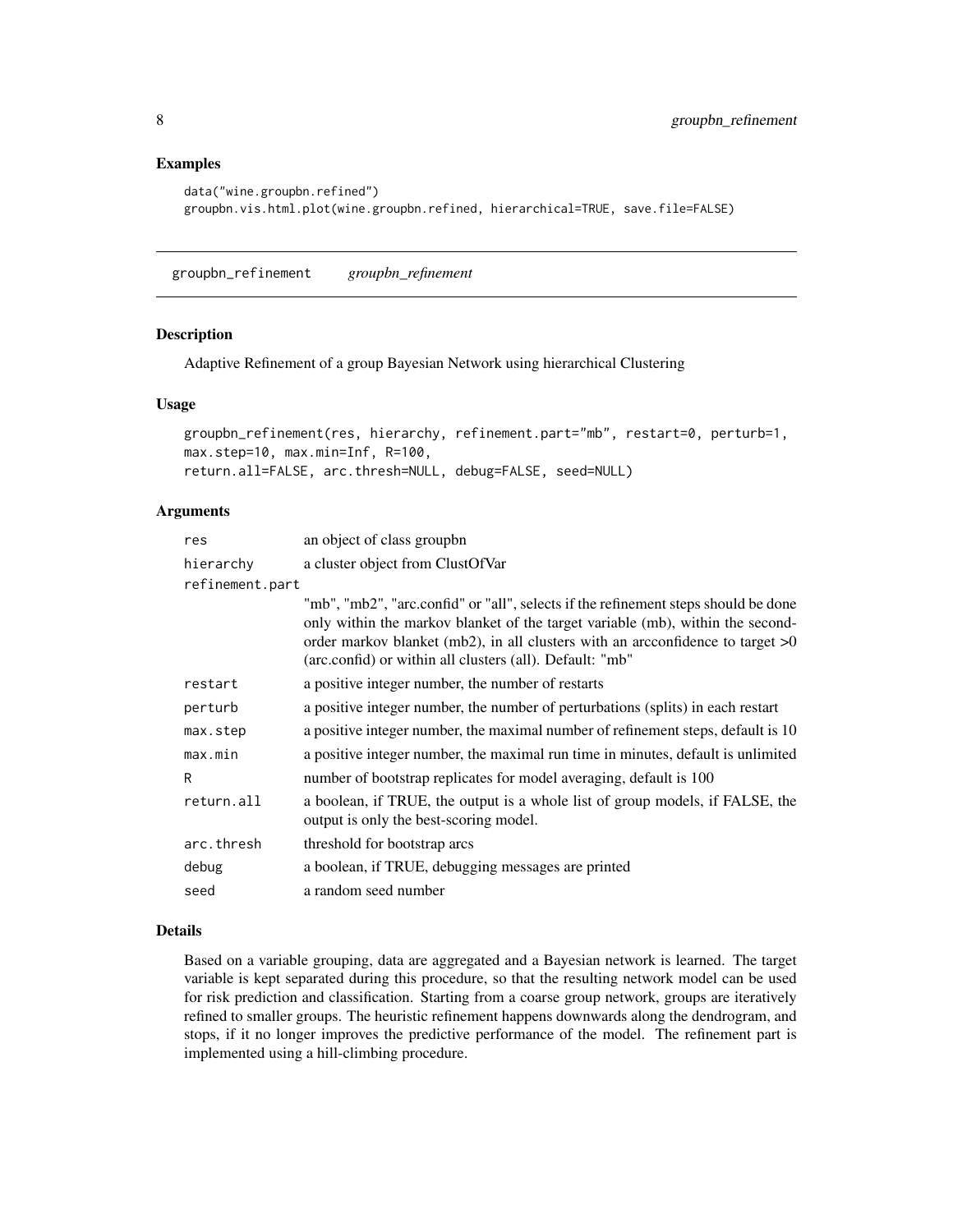# <span id="page-8-0"></span>Value

returns an object of class groupbn

#### Author(s)

Ann-Kristin Becker

#### References

Becker A-K, Dörr M, Felix SB, Frost F, Grabe HJ, Lerch MM, et al. (2021) From heterogeneous healthcare data to disease-specific biomarker networks: A hierarchical Bayesian network approach. PLoS Comput Biol 17(2): e1008735. https://doi.org/10.1371/journal.pcbi.1008735

#### See Also

[groupbn](#page-3-1) [groupbn.output.table](#page-5-1)

#### Examples

```
#load example data
data(wine)
wine.test<-wine[wine$Soil%in%c("Reference", "Env1"),1:29]
wine.test$Soil<-factor(wine.test$Soil)
levels(wine.test$Soil)<-c("0", "1")
#cluster data
hierarchy<-hclustvar(X.quanti=wine.test[,3:29], X.quali=wine.test[,1:2])
#Learn group network among 5 clusters with "Soil" as target variable
wine.groupbn<-groupbn(hierarchy, k=5, target="Soil", separate=NULL,
X.quanti=wine.test[,3:29], X.quali=wine.test[,1:2], seed=321)
#Do one refinement step
#Set max.step higher to optimize completely
wine.groupbn.refined<-groupbn_refinement(wine.groupbn, hierarchy,
refinement.part="mb", max.step = 1, seed=321)
#Plot refined network
```
plot(wine.groupbn.refined)

groupbn\_refine\_manually

*groupbn\_refine\_manually*

#### Description

Based on a GroupBN, a cluster can be selected manually, that is split and the refined model is learned.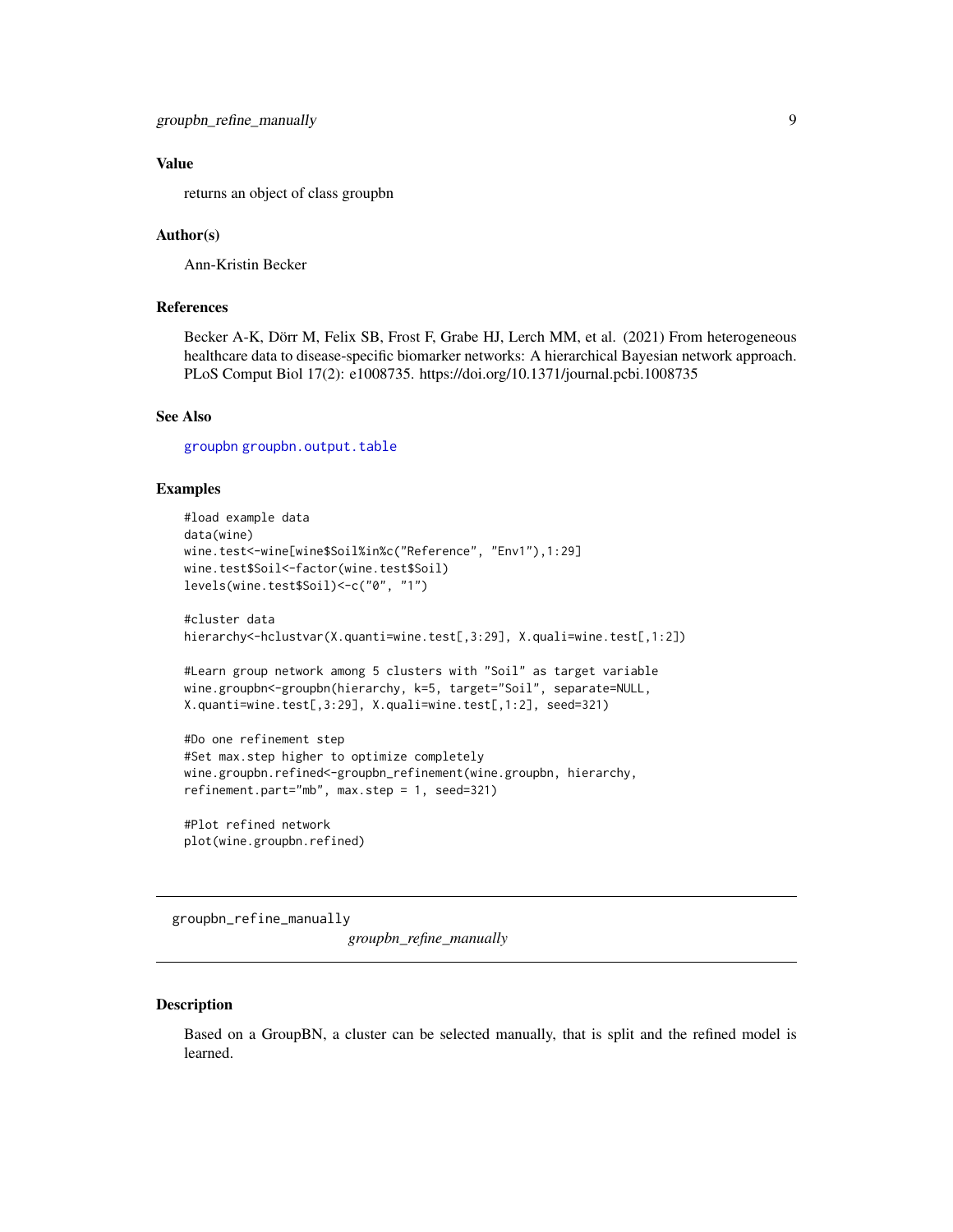# Usage

```
groupbn_refine_manually(res, hierarchy, refine, arc.thresh=NULL,
R=100, debug=FALSE, seed=NULL)
```
#### Arguments

| res        | an object of class groupbn                                         |
|------------|--------------------------------------------------------------------|
| hierarchy  | a cluster object from ClustOfVar                                   |
| refine     | name of group to be refined                                        |
| arc.thresh | threshold for bootstrap arcs                                       |
| R          | number of bootstrap replicates for model averaging, default is 100 |
| debug      | a boolean, if TRUE, debugging messages are printed                 |
| seed       | a random seed number                                               |

# Value

returns an object of class groupbn

# Author(s)

Ann-Kristin Becker

#### Examples

```
#load example data
data(wine)
wine.test<-wine[wine$Soil%in%c("Reference", "Env1"),1:29]
wine.test$Soil<-factor(wine.test$Soil)
levels(wine.test$Soil)<-c("0", "1")
#cluster data
hierarchy<-hclustvar(X.quanti=wine.test[,3:29], X.quali=wine.test[,1:2])
#Learn group network among 5 clusters with "Soil" as target variable
wine.groupbn<-groupbn(hierarchy, k=5, target="Soil", separate=NULL,
X.quanti=wine.test[,3:29], X.quali=wine.test[,1:2], seed=321)
#Refine cluster 2
wine.groupbn.refined<-groupbn_refine_manually(wine.groupbn, hierarchy,
refine = "c12", seed=321)
```
#Plot refined network plot(wine.groupbn.refined)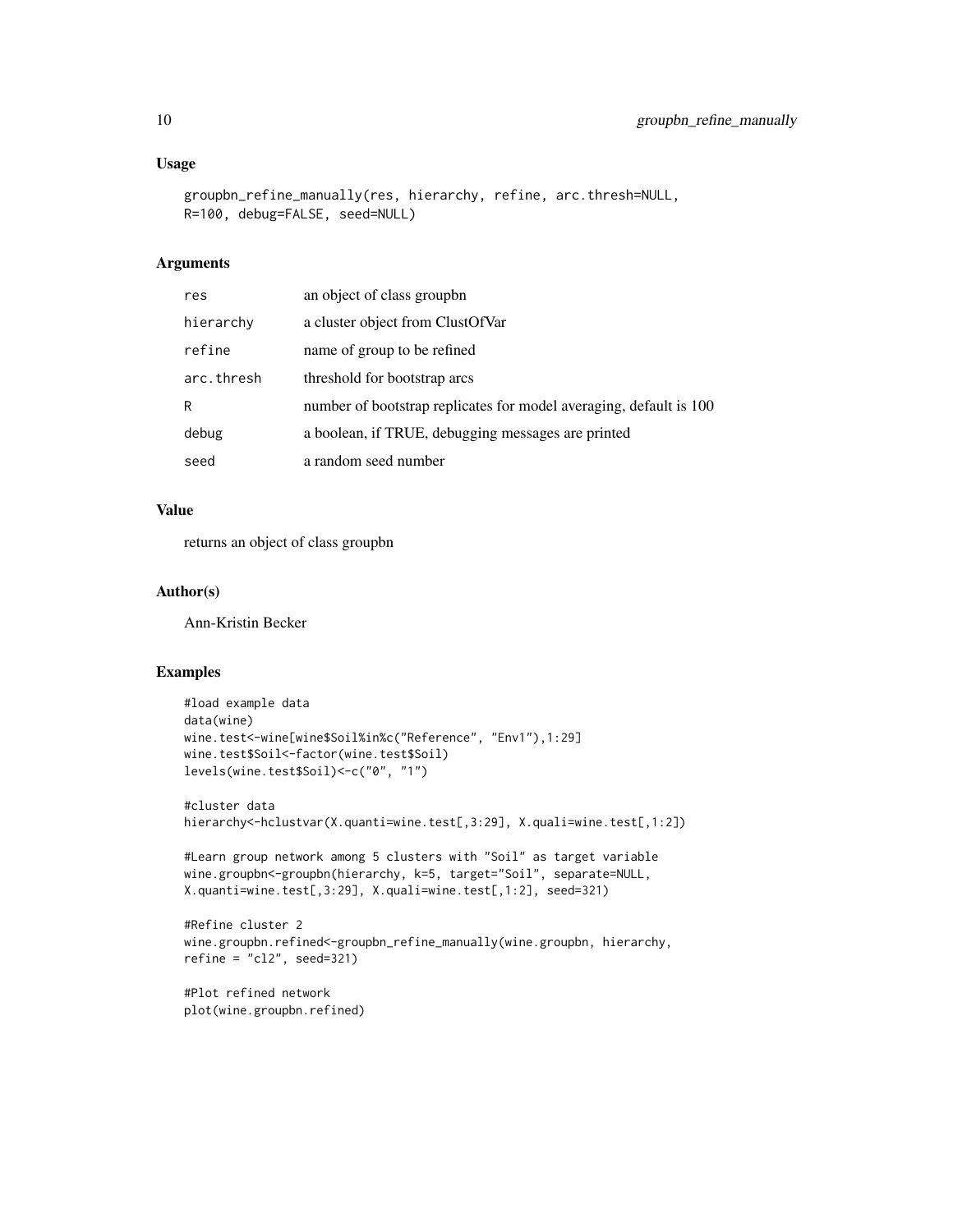<span id="page-10-0"></span>is.groupbn *is.groupbn*

# Description

Generic function for groupbn objects

# Usage

is.groupbn(x)

# Arguments

x an object of class groupbn

# Value

A boolean; TRUE if x is of class groupbn, FALSE otherwise.

# Author(s)

Ann-Kristin Becker

# See Also

[groupbn](#page-3-1)

# Examples

```
data("wine.groupbn.refined")
is.groupbn(wine.groupbn.refined)
```
plot.groupbn *plot.groupbn*

# Description

generic plot function for class groupbn

# Usage

## S3 method for class 'groupbn'  $plot(x, \ldots)$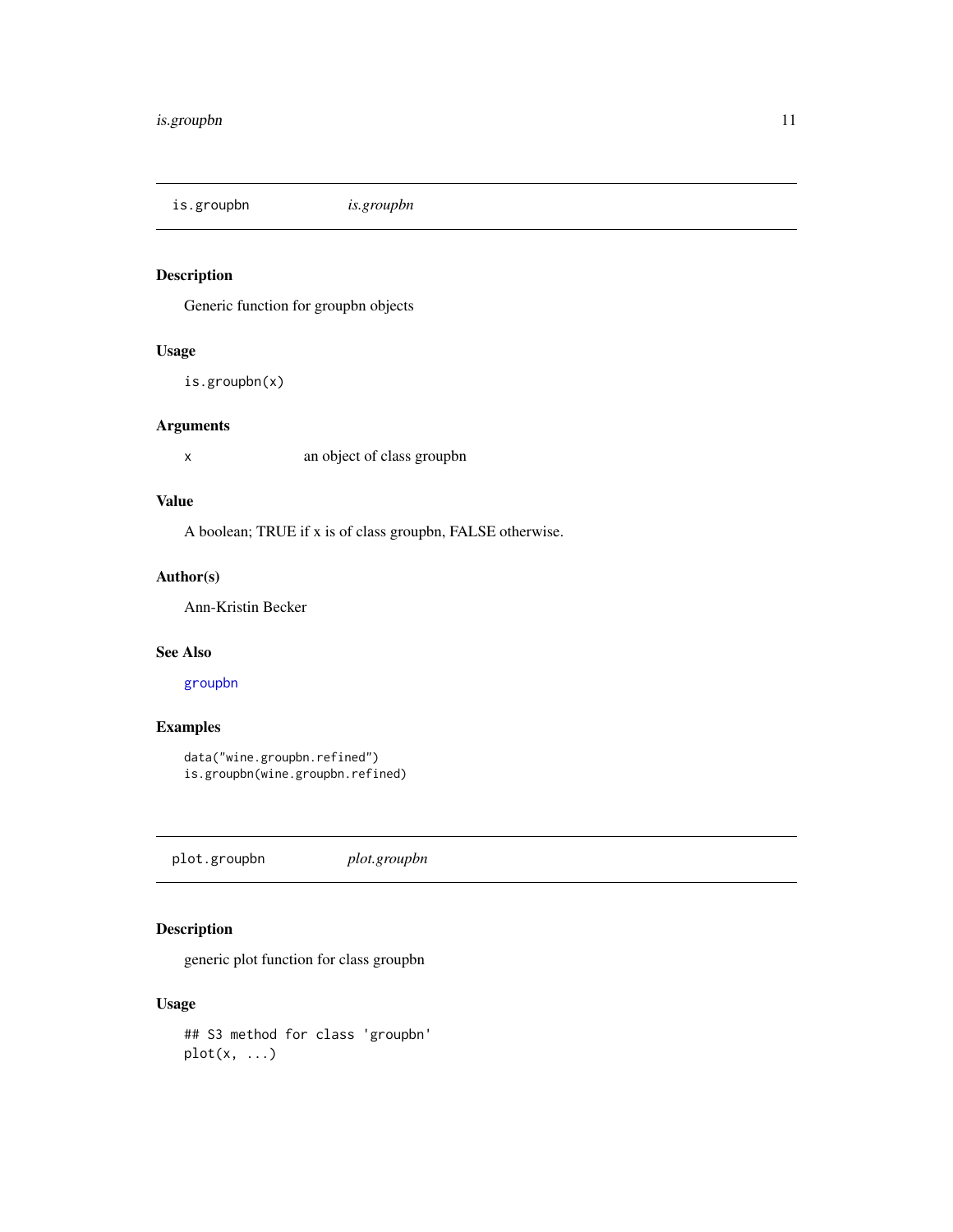#### <span id="page-11-0"></span>Arguments

|   | an object of class groupbn |
|---|----------------------------|
| . | further arguments          |

# Details

Plot the group bayesian network structure

# Value

No return value, called for plotting

#### Author(s)

Ann-Kristin Becker

### See Also

[groupbn](#page-3-1)

# Examples

data("wine.groupbn.refined") plot(wine.groupbn.refined)

predict.groupbn *predict.groupbn*

# Description

Predict the target variable from a group Bayesian network

#### Usage

```
## S3 method for class 'groupbn'
predict(object, X.quanti, X.quali, rename.level=FALSE, return.data=FALSE,
new.fit=FALSE, debug=FALSE, ...)
```
# Arguments

| object       | An object of class group n generated by the functions group bn or group bn_refinement                                     |
|--------------|---------------------------------------------------------------------------------------------------------------------------|
| X.quanti     | quantitative variables                                                                                                    |
| X.quali      | qualitative variables                                                                                                     |
| rename.level | a boolean; if TRUE, all levels of categorical variables are renamed by integers.<br>Default is FALSE.                     |
| return.data  | a boolean; if TRUE, a list with predictions and group data is returned instead of<br>only predicitions. Default is FALSE. |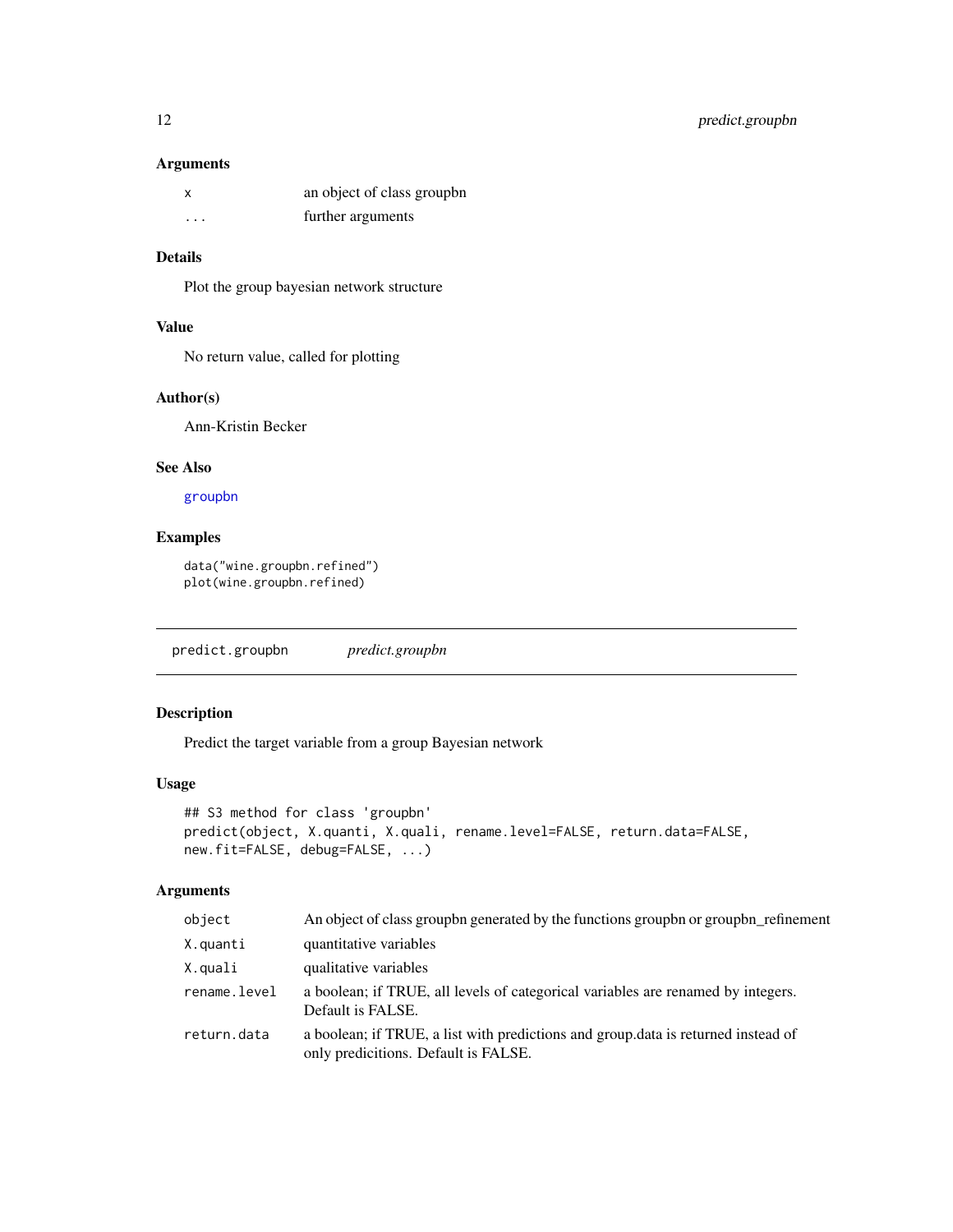# <span id="page-12-0"></span>print.groupbn 13

| new.fit                 | a boolean; if TRUE, the parameters are newly fit using the test data. |
|-------------------------|-----------------------------------------------------------------------|
| debug                   | a boolean, if TRUE, debugging messages are printed                    |
| $\cdot$ $\cdot$ $\cdot$ | further arguments                                                     |

# Value

Returns a dataframe with a column of predictions and a column of the target data. If the target is discrete, class probabilities are returned. Otherwise continuous scores are returned. If return.data is TRUE, additionally the transformed group data are returned.

# Author(s)

Ann-Kristin Becker

# Examples

```
#load example data
data(wine)
wine.test<-wine[wine$Soil%in%c("Reference", "Env1"),1:29]
wine.test$Soil<-factor(wine.test$Soil)
levels(wine.test$Soil)<-c("0", "1")
```

```
data(wine.groupbn.refined)
predict(wine.groupbn.refined, X.quanti=wine.test[,3:29], X.quali=wine.test[,1:2])
```

| print.groupbn | <i>print.groupbn</i> |
|---------------|----------------------|
|               |                      |

# Description

This is a method for the function print for objects of the class groupbn.

#### Usage

```
## S3 method for class 'groupbn'
print(x, \ldots)
```
#### Arguments

|   | An object of class groupbn generated by the functions groupbn or groupbn_refinement |
|---|-------------------------------------------------------------------------------------|
| . | further arguments                                                                   |

# Value

No return value, prints a description of the object

#### Author(s)

Ann-Kristin Becker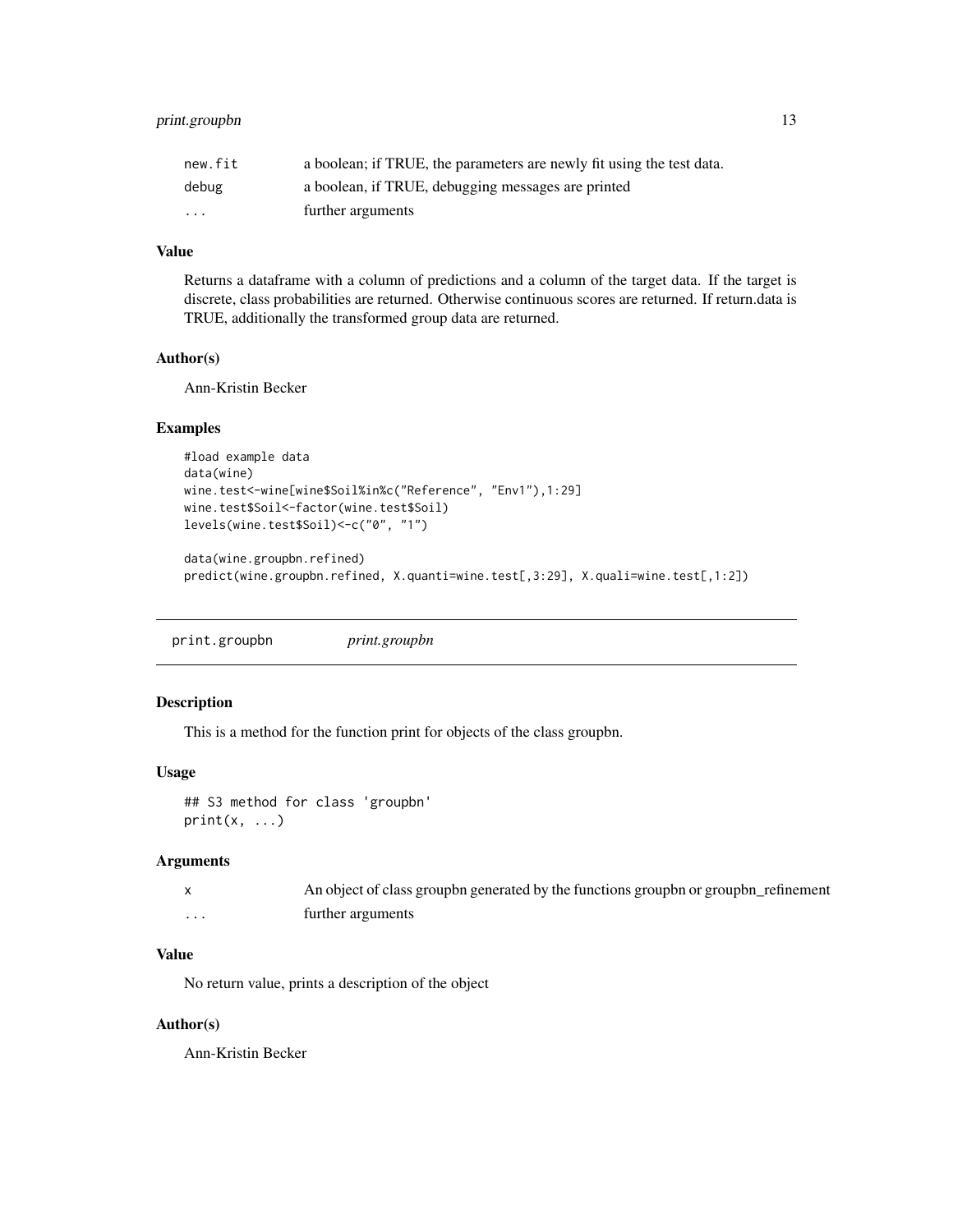#### See Also

[groupbn](#page-3-1)

#### Examples

```
data("wine.groupbn.refined")
print(wine.groupbn.refined)
```
wine.groupbn.refined *wine.groupbn.refined*

#### Description

A refined group Bayesian network with 8 groups learned from dataset 'wine'.

### Usage

data("wine.groupbn.refined")

# Format

group Bayesian network (class 'groupbn')

name of target variable: Soil number of groups: 8 achieved scoring: F1: 0.92 ; Precision: 1 ; Recall: 0.86 ; AUC-PR: 1 ; AUC-ROC: 1 ; cross-entr.: 1.43; BIC (netw.): -77.21

name description "\$bn" "Bayesian network structure" "\$fit" "fitted Bayesian network (multinomial)" "\$arc.confid" "arc confidence" "\$X.quali" "qualitative variables in a data.frame" "\$X.quanti" "quantitative variables in a data.frame" "\$grouping" "group memberships" "\$k" "number of groups of initial grouping" "\$group.data" "group representatives used for network inference" "\$target" "name of target variable" "\$separate" "name of any other separated variables" "\$pca.param" "pca parameters of each group" "\$disc.param" "discretization intervals of each group" "\$score" "cross entropy and additional scoring information"

#### Examples

data(wine.groupbn.refined)

<span id="page-13-0"></span>